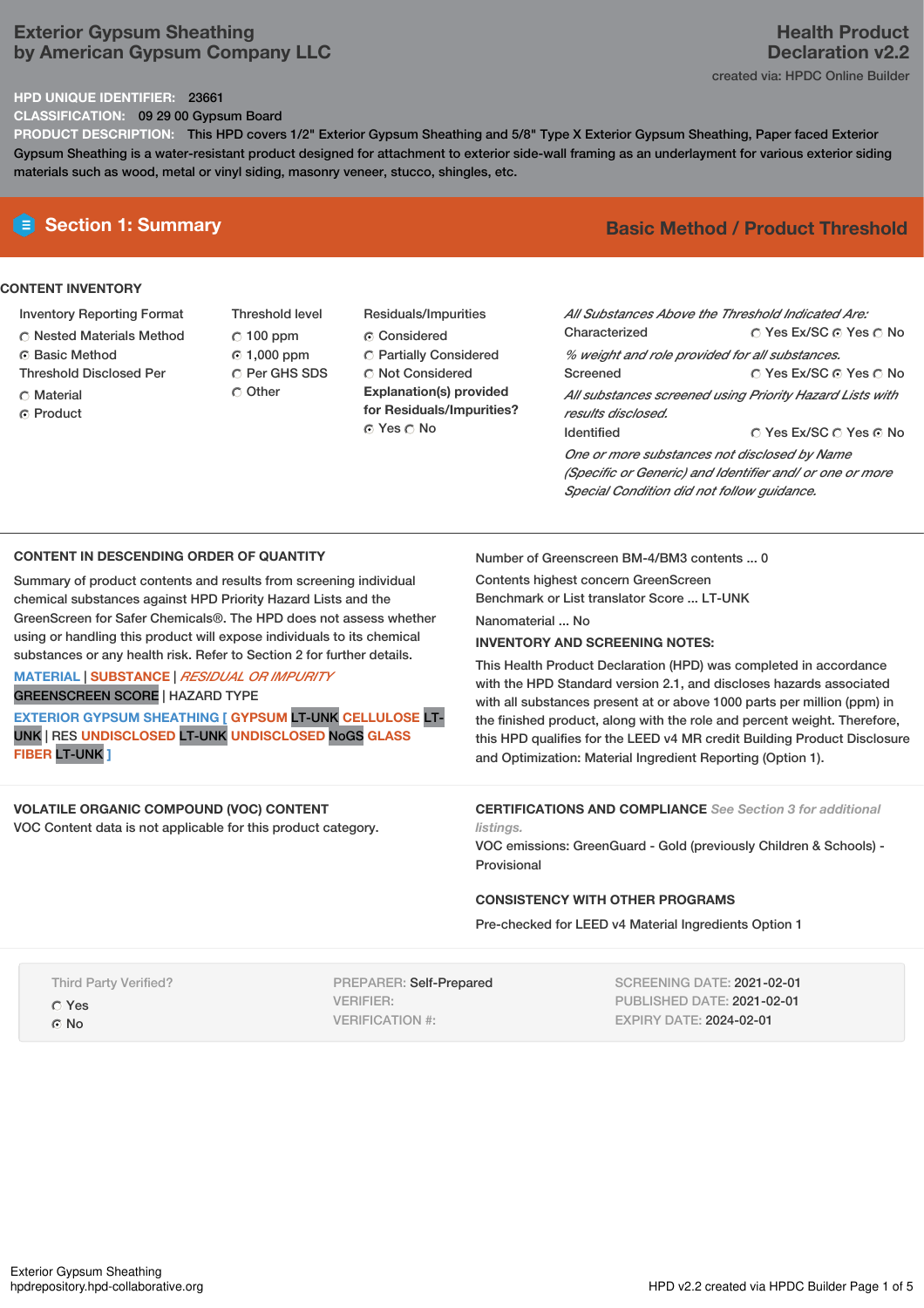This section lists contents in a product based on specific threshold(s) and reports detailed health information including hazards. This HPD uses the *inventory method indicated above, which is one of three possible methods:*

- *Basic Inventory method with Product-level threshold.*
- *Nested Material Inventory method with Product-level threshold*
- *Nested Material Inventory method with individual Material-level thresholds*

Definitions and requirements for the three inventory methods and requirements for each data field can be found in the HPD Open Standard version *2.2, available on the HPDC website at: [www.hpd-collaborative.org/hpd-2-2-standard](https://www.hpd-collaborative.org/hpd-2-2-standard)*

| <b>EXTERIOR GYPSUM SHEATHING</b> |                                                                                                             |                                                 |                                                                                                                                           |
|----------------------------------|-------------------------------------------------------------------------------------------------------------|-------------------------------------------------|-------------------------------------------------------------------------------------------------------------------------------------------|
| PRODUCT THRESHOLD: 1000 ppm      |                                                                                                             | <b>RESIDUALS AND IMPURITIES CONSIDERED: Yes</b> |                                                                                                                                           |
|                                  | RESIDUALS AND IMPURITIES NOTES: All items with values exceeding thresholds were examined for content        |                                                 |                                                                                                                                           |
|                                  |                                                                                                             |                                                 | OTHER PRODUCT NOTES: American Gypsum Exterior Gypsum Sheathing panels are used as an exterior substrate for the final finish to buildings |
| <b>GYPSUM</b>                    |                                                                                                             |                                                 | ID: 13397-24-5                                                                                                                            |
|                                  | HAZARD SCREENING METHOD: Pharos Chemical and Materials Library HAZARD SCREENING DATE: 2021-02-01            |                                                 |                                                                                                                                           |
| $\%$ : 90.0000 - 96.0000         | <b>GS: LT-UNK</b>                                                                                           |                                                 | RC: None NANO: No SUBSTANCE ROLE: Structure component                                                                                     |
| <b>HAZARD TYPE</b>               | <b>AGENCY AND LIST TITLES</b>                                                                               | <b>WARNINGS</b>                                 |                                                                                                                                           |
| None found                       |                                                                                                             |                                                 | No warnings found on HPD Priority Hazard Lists                                                                                            |
|                                  | SUBSTANCE NOTES: Gypsum is a naturally occurring ore or a specially manufactured product of coal combustion |                                                 |                                                                                                                                           |
|                                  |                                                                                                             |                                                 |                                                                                                                                           |
| <b>CELLULOSE</b>                 |                                                                                                             |                                                 | ID: 9004-34-6                                                                                                                             |
|                                  | HAZARD SCREENING METHOD: Pharos Chemical and Materials Library HAZARD SCREENING DATE: 2021-02-01            |                                                 |                                                                                                                                           |
| $\%$ : 3.9000 - 5.2000           | <b>GS: LT-UNK</b>                                                                                           |                                                 | RC: Both NANO: No SUBSTANCE ROLE: Structure component                                                                                     |
| <b>HAZARD TYPE</b>               | <b>AGENCY AND LIST TITLES</b>                                                                               | <b>WARNINGS</b>                                 |                                                                                                                                           |
| <b>RES</b>                       | <b>AOEC - Asthmagens</b>                                                                                    |                                                 | Asthmagen (Rs) - sensitizer-induced                                                                                                       |
|                                  | SUBSTANCE NOTES: All residuals and impurities evaluated to product threshold level                          |                                                 |                                                                                                                                           |
|                                  |                                                                                                             |                                                 |                                                                                                                                           |
| <b>UNDISCLOSED</b>               |                                                                                                             |                                                 | <b>ID: Undisclosed</b>                                                                                                                    |
|                                  | HAZARD SCREENING METHOD: Pharos Chemical and Materials Library HAZARD SCREENING DATE: 2021-02-01            |                                                 |                                                                                                                                           |
| %: $2.5000 - 3.6000$             | <b>GS: LT-UNK</b>                                                                                           | RC: None<br>NANO: No                            | SUBSTANCE ROLE: Water resistance                                                                                                          |
| <b>HAZARD TYPE</b>               | <b>AGENCY AND LIST TITLES</b>                                                                               | <b>WARNINGS</b>                                 |                                                                                                                                           |
| None found                       |                                                                                                             |                                                 | No warnings found on HPD Priority Hazard Lists                                                                                            |
|                                  | SUBSTANCE NOTES: All residuals and impurities evaluated to product threshold levels                         |                                                 |                                                                                                                                           |
|                                  |                                                                                                             |                                                 |                                                                                                                                           |
| <b>UNDISCLOSED</b>               |                                                                                                             |                                                 | ID: Undisclosed                                                                                                                           |
|                                  | HAZARD SCREENING METHOD: Pharos Chemical and Materials Library HAZARD SCREENING DATE: 2021-02-01            |                                                 |                                                                                                                                           |
|                                  |                                                                                                             |                                                 |                                                                                                                                           |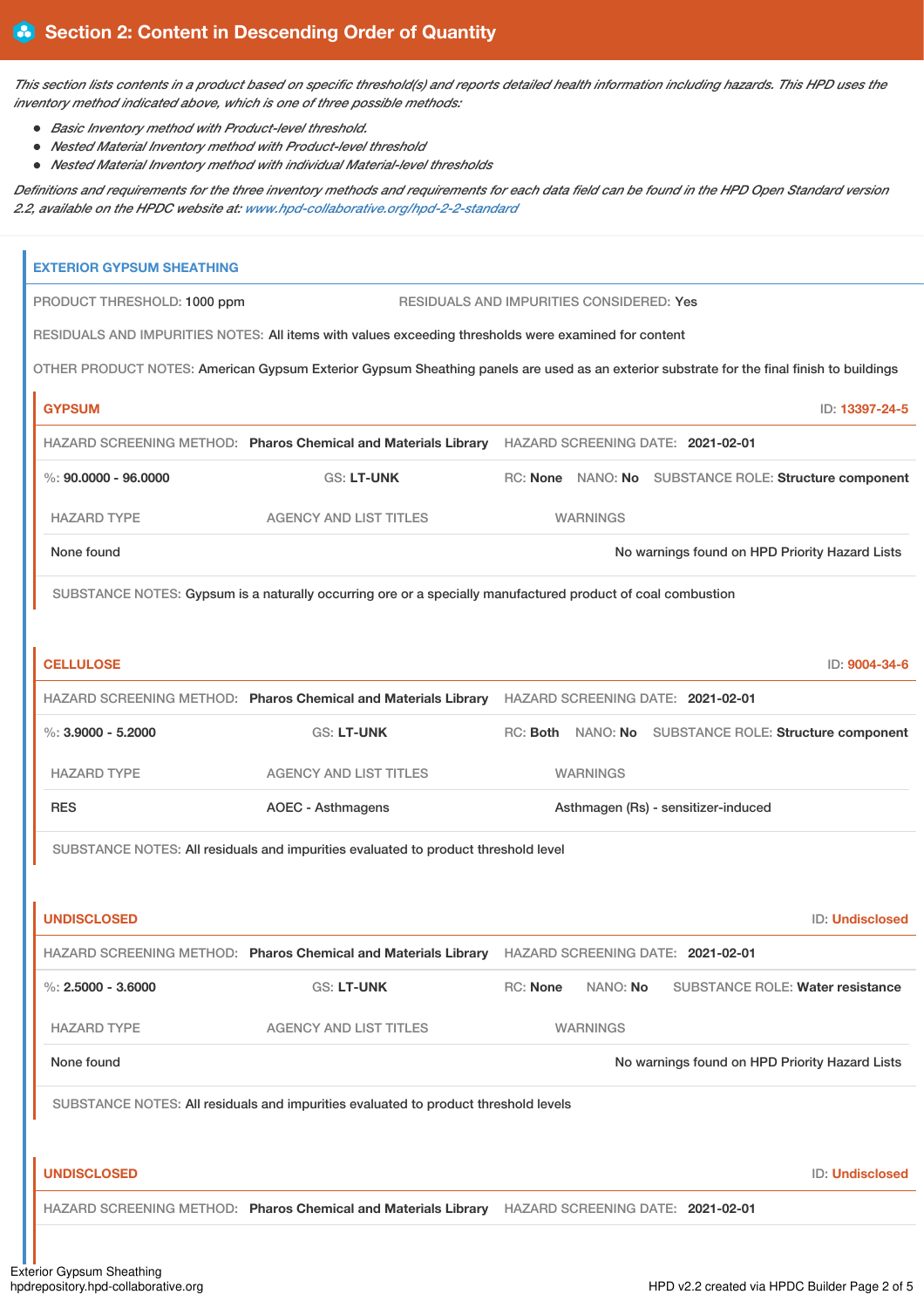| GS: NoGS                                                       | <b>RC:</b> None | NANO: No                                                              | SUBSTANCE ROLE: Flame retardant                                         |
|----------------------------------------------------------------|-----------------|-----------------------------------------------------------------------|-------------------------------------------------------------------------|
| <b>AGENCY AND LIST TITLES</b>                                  |                 |                                                                       |                                                                         |
|                                                                |                 |                                                                       | No warnings found on HPD Priority Hazard Lists                          |
|                                                                |                 |                                                                       |                                                                         |
|                                                                |                 |                                                                       |                                                                         |
|                                                                |                 |                                                                       | ID: 65997-17-3                                                          |
| HAZARD SCREENING METHOD: Pharos Chemical and Materials Library |                 |                                                                       |                                                                         |
| <b>GS: LT-UNK</b>                                              | <b>RC:</b> None | NANO: No                                                              | <b>SUBSTANCE ROLE: Flame retardant</b>                                  |
| <b>AGENCY AND LIST TITLES</b>                                  |                 |                                                                       |                                                                         |
|                                                                |                 |                                                                       | No warnings found on HPD Priority Hazard Lists                          |
|                                                                |                 | SUBSTANCE NOTES: Naturally occurring material used as a core additive | <b>WARNINGS</b><br>HAZARD SCREENING DATE: 2021-02-01<br><b>WARNINGS</b> |

SUBSTANCE NOTES: All residuals and impurities evaluated to product threshold levels

٠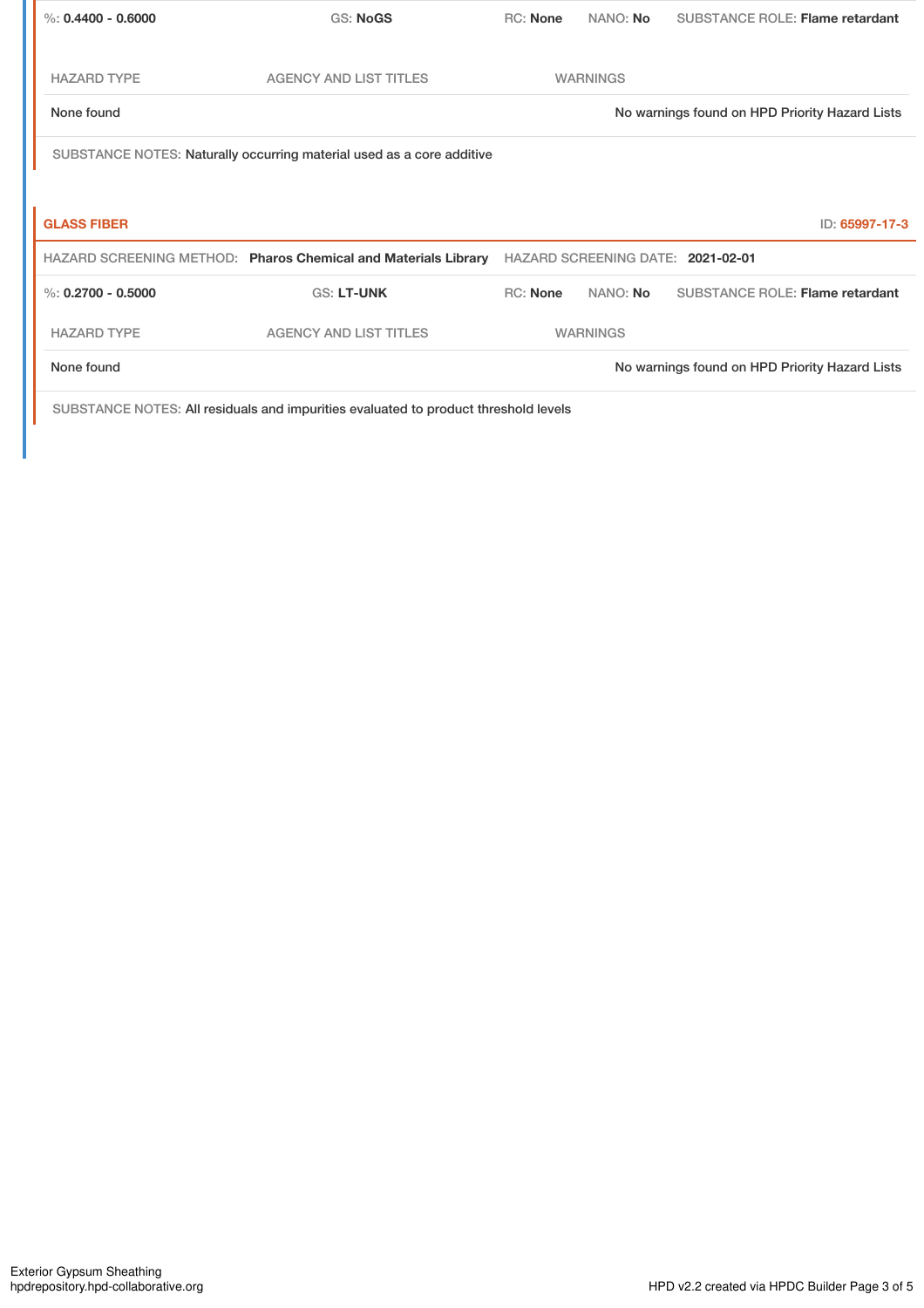This section lists applicable certification and standards compliance information for VOC emissions and VOC content. Other types of health or *environmental performance testing or certifications completed for the product may be provided.*

| <b>VOC EMISSIONS</b>                                  | GreenGuard - Gold (previously Children & Schools) - Provisional |           |                             |
|-------------------------------------------------------|-----------------------------------------------------------------|-----------|-----------------------------|
| CERTIFYING PARTY: Third Party                         | $\overline{1}$ ISSUE DATE: 2019-02- EXPIRY DATE: 2021-          |           | CERTIFIER OR LAB: Certified |
| APPLICABLE FACILITIES: AII<br><b>CERTIFICATE URL:</b> | 06                                                              | $04 - 04$ |                             |

CERTIFICATION AND COMPLIANCE NOTES: UL 2818 - 2013 Gold Standard for Chemical Emissions for Building Materials, Finishes and Furnishings

# **Section 4: Accessories**

This section lists related products or materials that the manufacturer requires or recommends for installation (such as adhesives or fasteners), maintenance, cleaning, or operations. For information relating to the contents of these related products, refer to their applicable Health Product *Declarations, if available.*

No accessories are required for this product.

# **Section 5: General Notes**

Residuals and Impurities are considered in any ingredients exceeding the product threshold values as stated in material notes. The residuals or impurities occurring within materials exceeding the product threshold levels did not meet the threshold value for reporting.